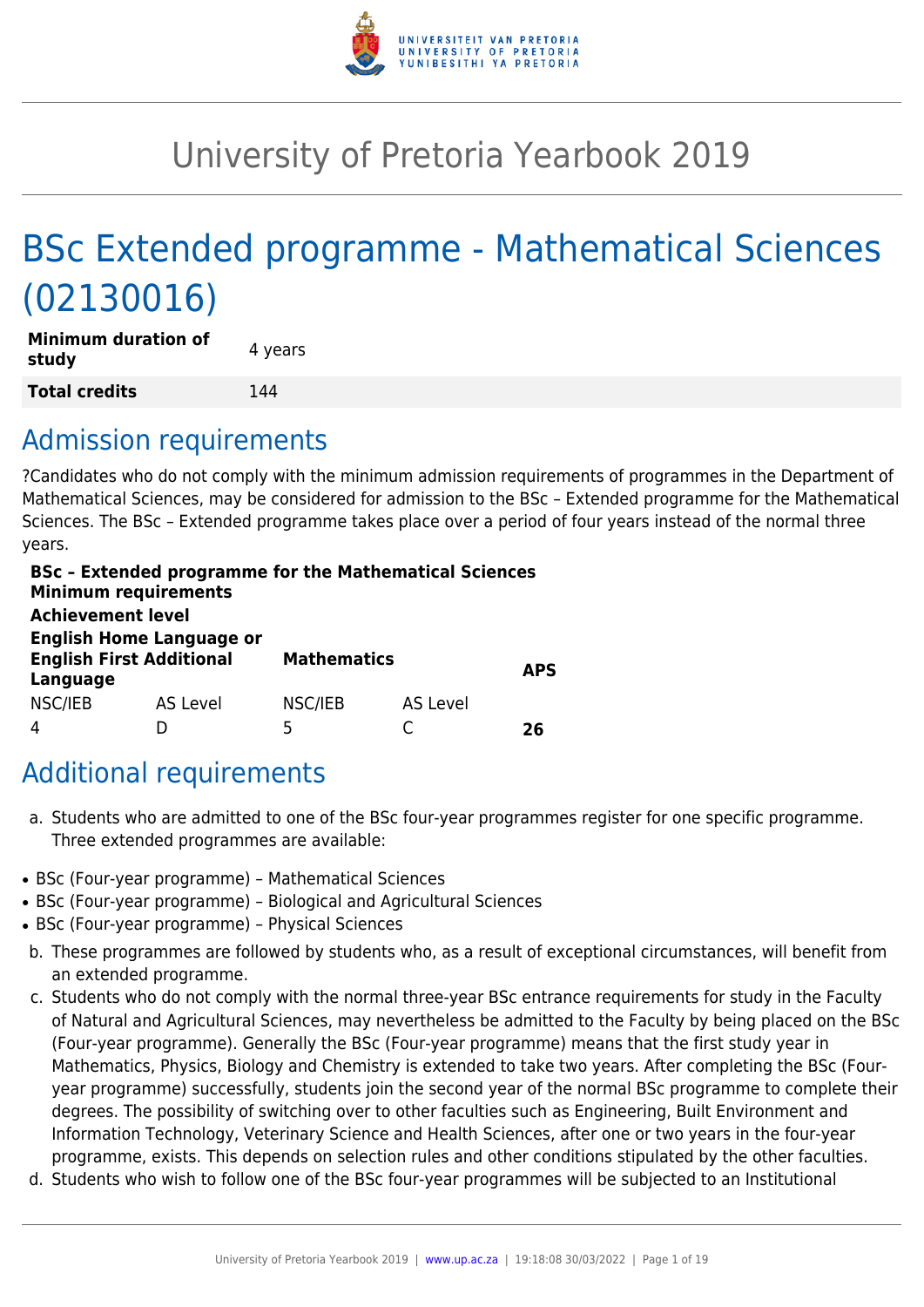

Proficiency Test and will be considered for admission by the Admissions Committee. Information in this regard is available at the Client Services Centre.

- e. Applications for admission to the BSc (Four-year programme) should be submitted before 30 September each year. Details are obtainable from the Student Administration at the Faculty of Natural and Agricultural Sciences.
- f. The rules and regulations applicable to the normal study programmes apply mutatis mutandis to the BSc (Four-year programme), with exceptions as indicated in the regulations pertaining to the BSc (Four-year programme). For instance, students placed in the BSc (Four-year programme) must have a National Senior Certificate with admission for degree purposes.
- g. An admissions committee considers applications for the BSc (Four-year programme) annually. Regarding subject choices, admitted students are individually placed on the BSc (Four-year programme) according to their prospective field of study. Students may NOT change this placement without the permission of the Chairperson of the admissions committee.

# Other programme-specific information

The Dean may, on the recommendation of the programme manager, approve deviations with regard to the composition of the study programme.

Please note: Where elective modules are not specified, these may be chosen from any modules appearing in the list of modules.

It remains the student's responsibility to acertain, prior to registration, whether they comply with the prerequisites of the modules they want to register for.

The prerequisites are listed in the alphabetical list of modules.

# Promotion to next study year

#### **Academic promotion requirements**

It is expected of students who register for the first year of the BSc (Four-year programme) to pass all the prescribed modules of the first year.

It is expected of students accepted into the BSc (Four-year programme) to finish a complete corresponding BSc first year within the two years of enrolment in the BSc (Four-year programme). Students who do not show progress during the first semester of the first year will be referred to the Admissions Committee of the Faculty.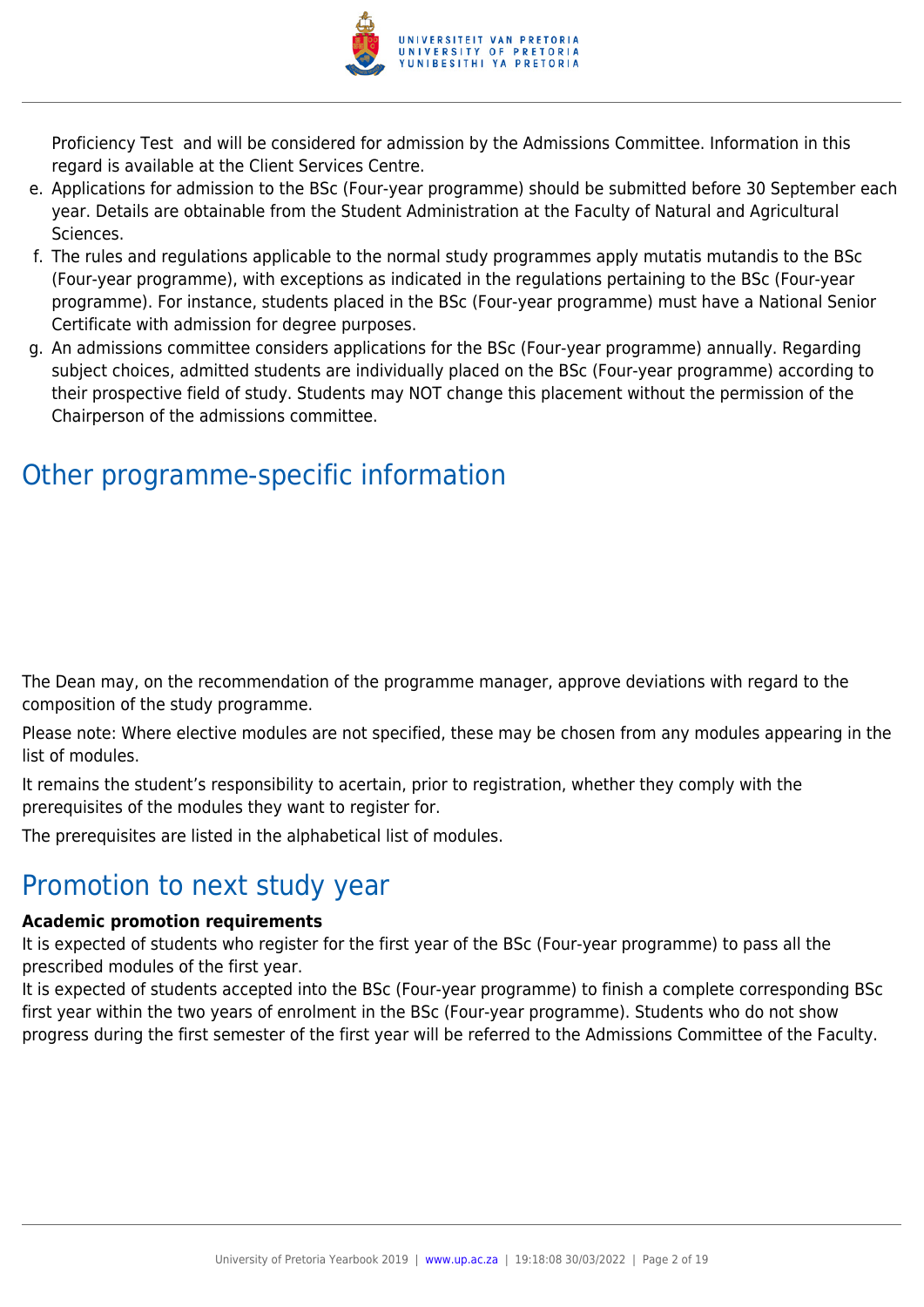

# Curriculum: Year 1

#### **Minimum credits: 88**

#### **Minimum credits:**

Fundamental  $= 24$ 

 $Core = 32$ 

 $Electric = 32$ 

#### **Additional information:**

Students register for either one of the following elective combinations

- First semester PHY133 and CMY133, second semester PHY143 and CMY143
- First semester FRK133 and OBS133, second semester FRK143 and OBS143.

#### **NB Students may register for an extended module only once.**

# **Fundamental modules**

#### **Academic information management 111 (AIM 111)**

| <b>Module credits</b>         | 4.00                                                                                                                                                                                                                                                                                                                          |
|-------------------------------|-------------------------------------------------------------------------------------------------------------------------------------------------------------------------------------------------------------------------------------------------------------------------------------------------------------------------------|
| Service modules               | Faculty of Engineering, Built Environment and Information Technology<br><b>Faculty of Education</b><br>Faculty of Economic and Management Sciences<br><b>Faculty of Humanities</b><br>Faculty of Law<br><b>Faculty of Health Sciences</b><br>Faculty of Natural and Agricultural Sciences<br>Faculty of Theology and Religion |
| <b>Prerequisites</b>          | No prerequisites.                                                                                                                                                                                                                                                                                                             |
| <b>Contact time</b>           | 2 lectures per week                                                                                                                                                                                                                                                                                                           |
| <b>Language of tuition</b>    | Module is presented in English                                                                                                                                                                                                                                                                                                |
| <b>Department</b>             | <b>Information Science</b>                                                                                                                                                                                                                                                                                                    |
| <b>Period of presentation</b> | Semester 1                                                                                                                                                                                                                                                                                                                    |

#### **Module content**

Find, evaluate, process, manage and present information resources for academic purposes using appropriate technology.

#### **Academic information management 121 (AIM 121)**

**Module credits** 4.00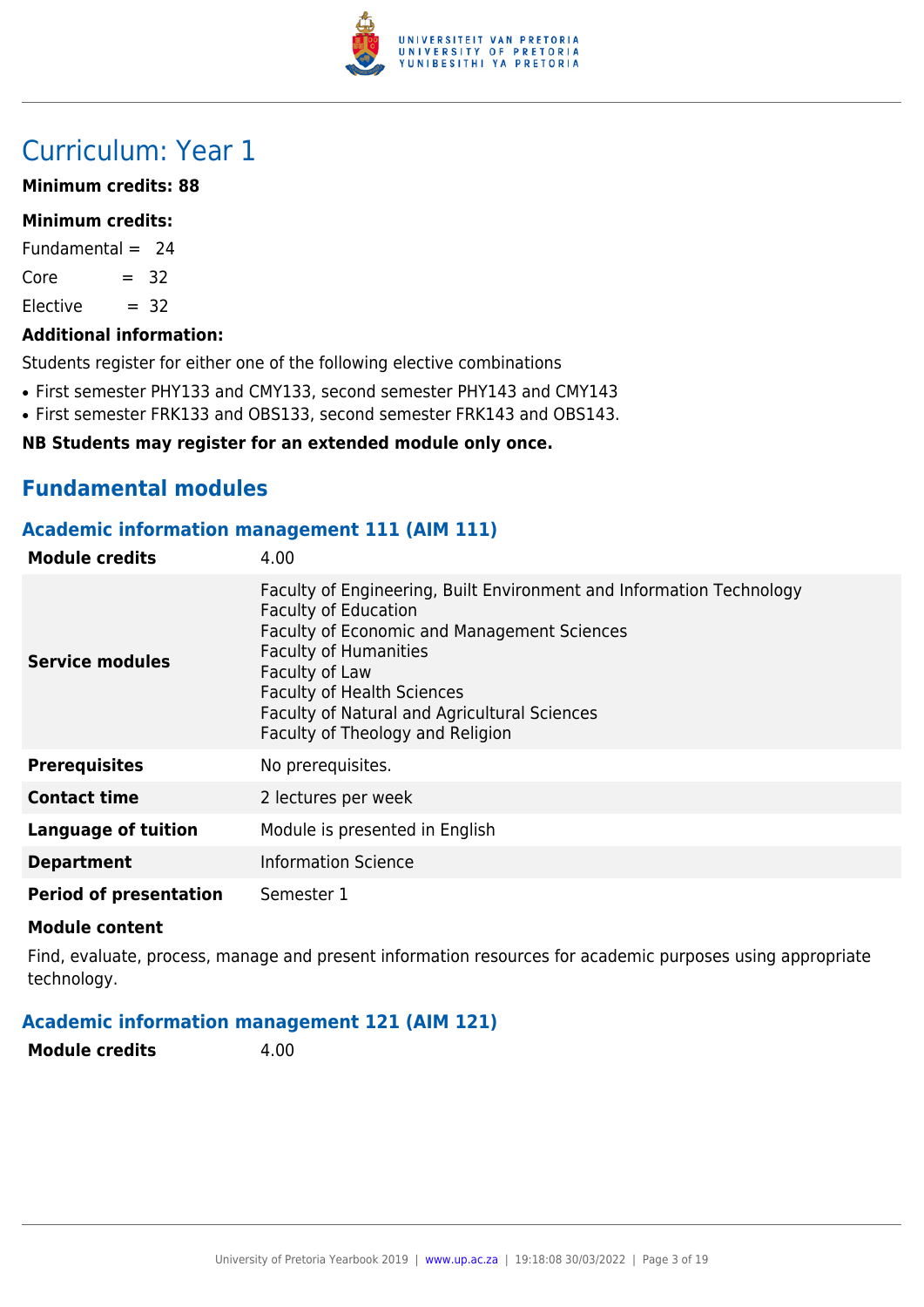

| <b>Service modules</b>        | Faculty of Engineering, Built Environment and Information Technology<br><b>Faculty of Education</b><br><b>Faculty of Economic and Management Sciences</b><br><b>Faculty of Humanities</b><br>Faculty of Law<br><b>Faculty of Health Sciences</b><br>Faculty of Natural and Agricultural Sciences<br>Faculty of Theology and Religion<br><b>Faculty of Veterinary Science</b> |
|-------------------------------|------------------------------------------------------------------------------------------------------------------------------------------------------------------------------------------------------------------------------------------------------------------------------------------------------------------------------------------------------------------------------|
| <b>Prerequisites</b>          | No prerequisites.                                                                                                                                                                                                                                                                                                                                                            |
| <b>Contact time</b>           | 2 lectures per week                                                                                                                                                                                                                                                                                                                                                          |
| <b>Language of tuition</b>    | Module is presented in English                                                                                                                                                                                                                                                                                                                                               |
| <b>Department</b>             | <b>Informatics</b>                                                                                                                                                                                                                                                                                                                                                           |
| <b>Period of presentation</b> | Semester 2                                                                                                                                                                                                                                                                                                                                                                   |

Apply effective search strategies in different technological environments. Demonstrate the ethical and fair use of information resources. Integrate 21st-century communications into the management of academic information.

### **Language, life and study skills 133 (LST 133)**

| <b>Module credits</b>         | 8.00                                                                                                                |
|-------------------------------|---------------------------------------------------------------------------------------------------------------------|
| <b>Service modules</b>        | Faculty of Engineering, Built Environment and Information Technology<br>Faculty of Economic and Management Sciences |
| <b>Prerequisites</b>          | As for BSc Four-year programme and BCom Four-year programme                                                         |
| <b>Contact time</b>           | 4 discussion classes per week, Foundation Course                                                                    |
| <b>Language of tuition</b>    | Module is presented in English                                                                                      |
| <b>Department</b>             | Natural and Agricultural Sciences Deans Office                                                                      |
| <b>Period of presentation</b> | Semester 1                                                                                                          |

#### **Module content**

In this module students use different information and time management strategies, build academic vocabulary, revise basic grammar concepts and dictionary skills, examine learning styles, memory and note-taking techniques, practise academic reading skills and explore basic research and referencing techniques, learn how to use discourse markers and construct definitions, and are introduced to paragraph writing. The work is set in the context of the students' field of study.

#### **Language, life and study skills 143 (LST 143)**

| <b>Module credits</b>  | 8.00 <sub>1</sub>                                                                                                          |
|------------------------|----------------------------------------------------------------------------------------------------------------------------|
| <b>Service modules</b> | Faculty of Engineering, Built Environment and Information Technology<br><b>Faculty of Economic and Management Sciences</b> |
| <b>Prerequisites</b>   | LST 133                                                                                                                    |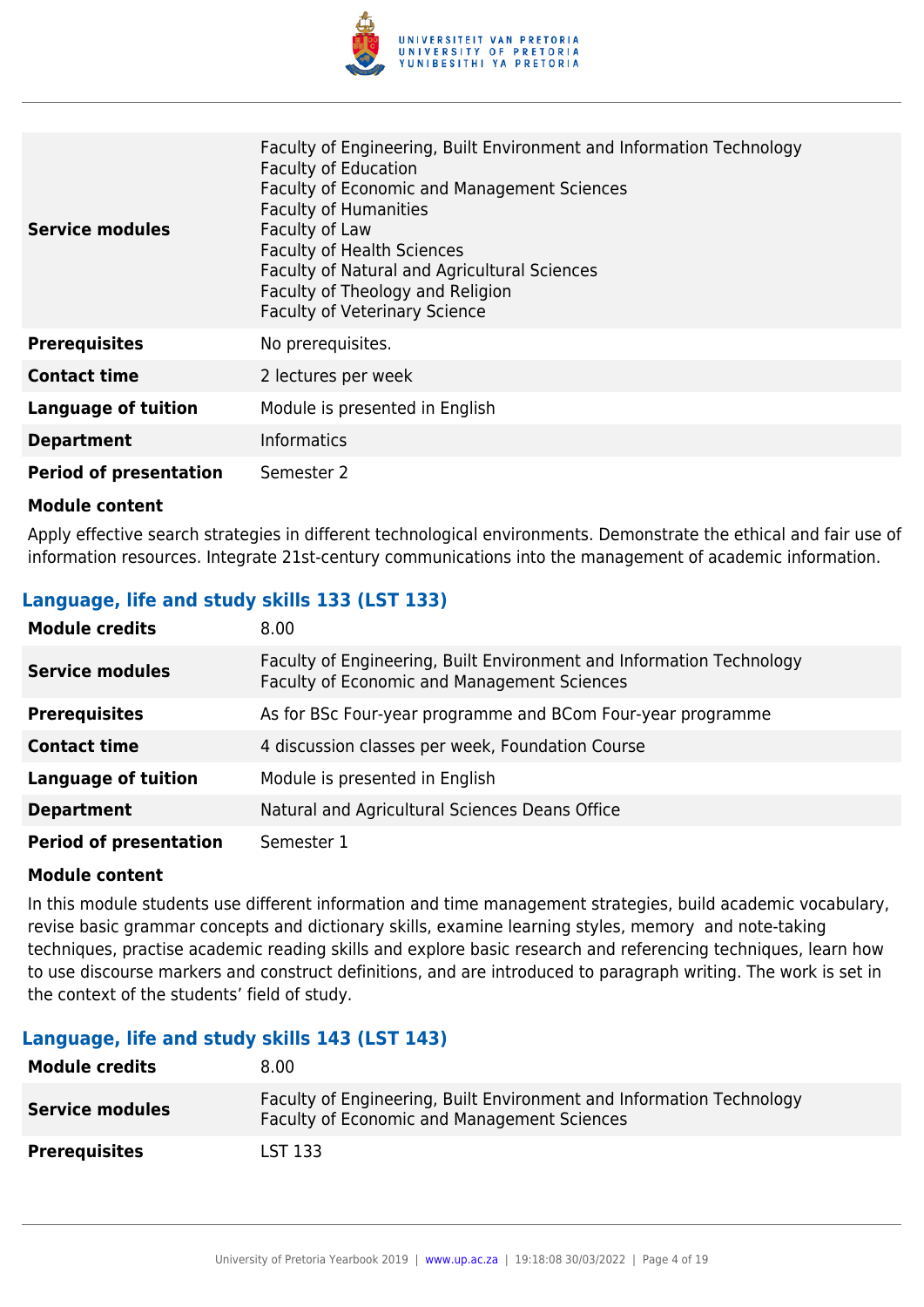

| <b>Contact time</b>           | 4 discussion classes per week, Foundation Course |
|-------------------------------|--------------------------------------------------|
| Language of tuition           | Module is presented in English                   |
| <b>Department</b>             | Natural and Agricultural Sciences Deans Office   |
| <b>Period of presentation</b> | Semester 2                                       |

In this module students learn how to interpret and use visual literacy conventions. Students write more advance paragraphs, and also learn how to structure academic writing, how to refine their use of discourse markers and referencing techniques and how to structure their own academic arguments. Students' writing is expected to be rational, clear and concise. As a final assignment all aspects of the LST 133 and LST 143 modules are combined in a research assignment. In this project, students work in writing teams to produce a chapter on a career and to present an oral presentation of aspects of the chapter. The work is set in the context of the students' field of study.

### **Academic orientation 120 (UPO 120)**

| <b>Module credits</b>         | 0.00                           |
|-------------------------------|--------------------------------|
| Language of tuition           | Module is presented in English |
| <b>Department</b>             | Humanities Deans Office        |
| <b>Period of presentation</b> | Year                           |

# **Core modules**

#### **Mathematical statistics 133 (WST 133)**

| <b>Module credits</b>         | 8.00                                                                                                                                       |
|-------------------------------|--------------------------------------------------------------------------------------------------------------------------------------------|
| <b>Service modules</b>        | <b>Faculty of Natural and Agricultural Sciences</b>                                                                                        |
| <b>Prerequisites</b>          | At least 4 (50-59%) in Mathematics in the Grade 12 examination; BSc and BCom<br>numeric stream students must be take WTW 133 concurrently. |
| <b>Contact time</b>           | 4 lectures per week, Foundation Course, 1 practical per week, 2 tutorials per<br>week                                                      |
| <b>Language of tuition</b>    | Module is presented in English                                                                                                             |
| <b>Department</b>             | <b>Statistics</b>                                                                                                                          |
| <b>Period of presentation</b> | Semester 1                                                                                                                                 |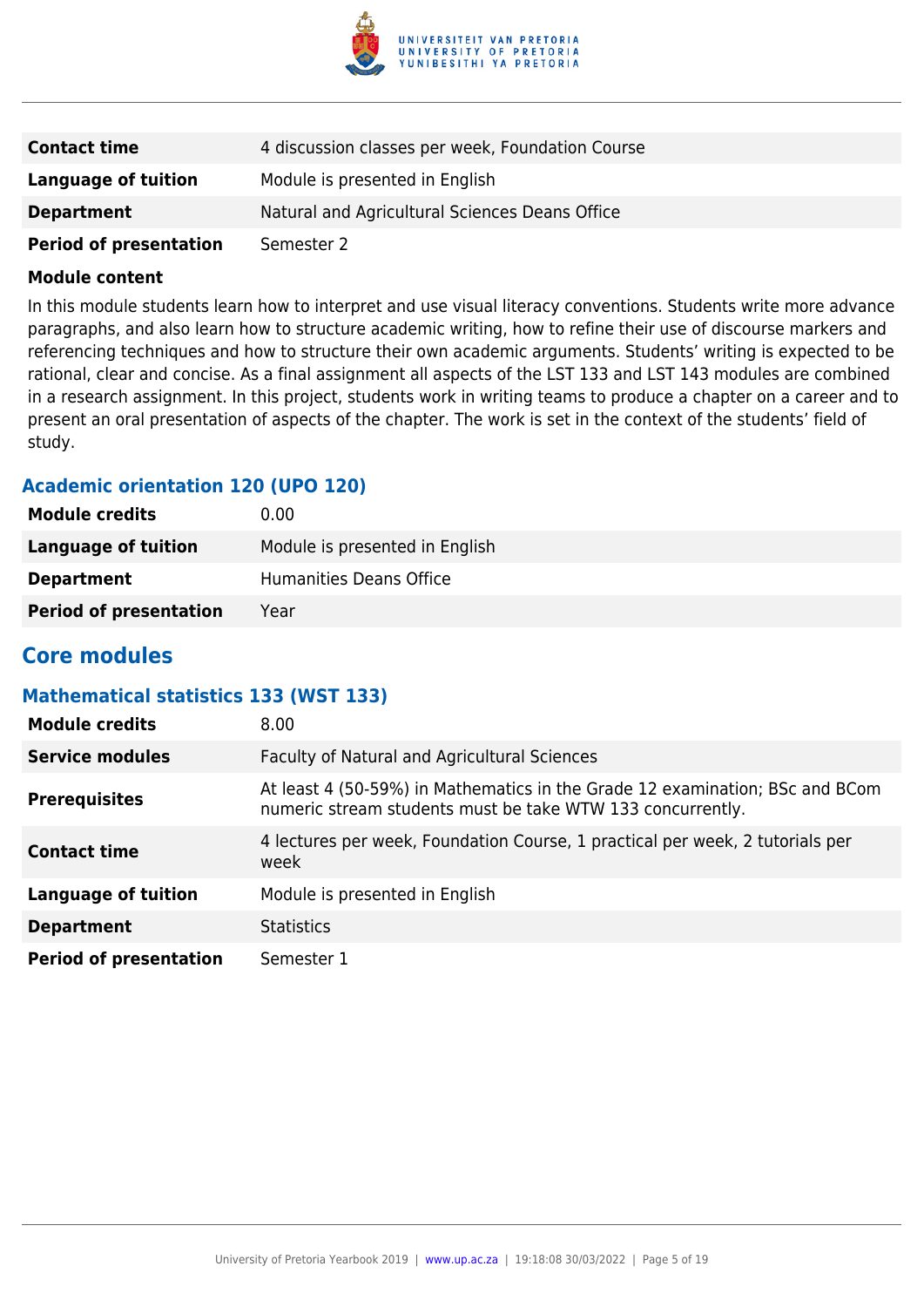

Descriptive statistics – Univariate:

The role of Statistics, various types of data. Sampling, probability and non-probability sampling techniques and the collection of data. Frequency, relative and cumulative distributions and graphical representations. Additional concepts relating to data processing: sigma notation, factorial notation. Descriptive measures of location,dispersion and symmetry. Exploratory data analysis.

Probability:

Introductory probability theory and applications. Set theory and probability laws. Introduction to random variables. Assigning probabilities, probability distributions, expected value and variance in general. Specific discrete probability distributions (Uniform, Binomial). Report writing and presentation. Identification, use, evaluation and interpretation of statistical computer packages and statistical techniques.

# **Mathematical statistics 143 (WST 143)**

| <b>Module credits</b>         | 8.00                                                                                               |
|-------------------------------|----------------------------------------------------------------------------------------------------|
| <b>Service modules</b>        | Faculty of Natural and Agricultural Sciences                                                       |
| <b>Prerequisites</b>          | BSc and BCom numeric students: WST 133 and WTW 133 and must be taken<br>concurrently with WTW 143. |
| <b>Contact time</b>           | 4 lectures per week, 1 practical per week, 2 tutorials per week, Foundation<br>Course              |
| <b>Language of tuition</b>    | Module is presented in English                                                                     |
| <b>Department</b>             | <b>Statistics</b>                                                                                  |
| <b>Period of presentation</b> | Semester 2                                                                                         |

#### **Module content**

Probability and inference:

Probability theory and theoretical distributions for continuous random variables (Uniform, Normal and t). Sampling distributions (means and proportions). Estimation theory and hypothesis testing of sampling averages and proportions (one- and two-sample cases).

Optimisation techniques with economic applications:

Applications of differentiation in statistic and economic related problems. Integration. Applications of integration in statistic and economic related problems. Systems of equations in equilibrium. The area under a curve and applications of definite integrals in Statistics and Economics. Report writing and presentation. Identification, use, evaluation and interpretation of statistical computer packages and statistical techniques.

# **Precalculus 133 (WTW 133)**

| <b>Module credits</b>  | 8.00                                                                                                                                                                                                                                                       |
|------------------------|------------------------------------------------------------------------------------------------------------------------------------------------------------------------------------------------------------------------------------------------------------|
| <b>Service modules</b> | Faculty of Engineering, Built Environment and Information Technology<br><b>Faculty of Education</b><br>Faculty of Economic and Management Sciences                                                                                                         |
| <b>Prerequisites</b>   | BSc Extended programme - Mathematical Sciences: 60% for Mathematics in<br>Grade 12 Other BSc Extended programmes: 50% for Mathematics Grade 12 BCom<br>Extended programme: 40% for Mathematics in Grade 12 BEd programmes: 50%<br>for Mathematics Grade 12 |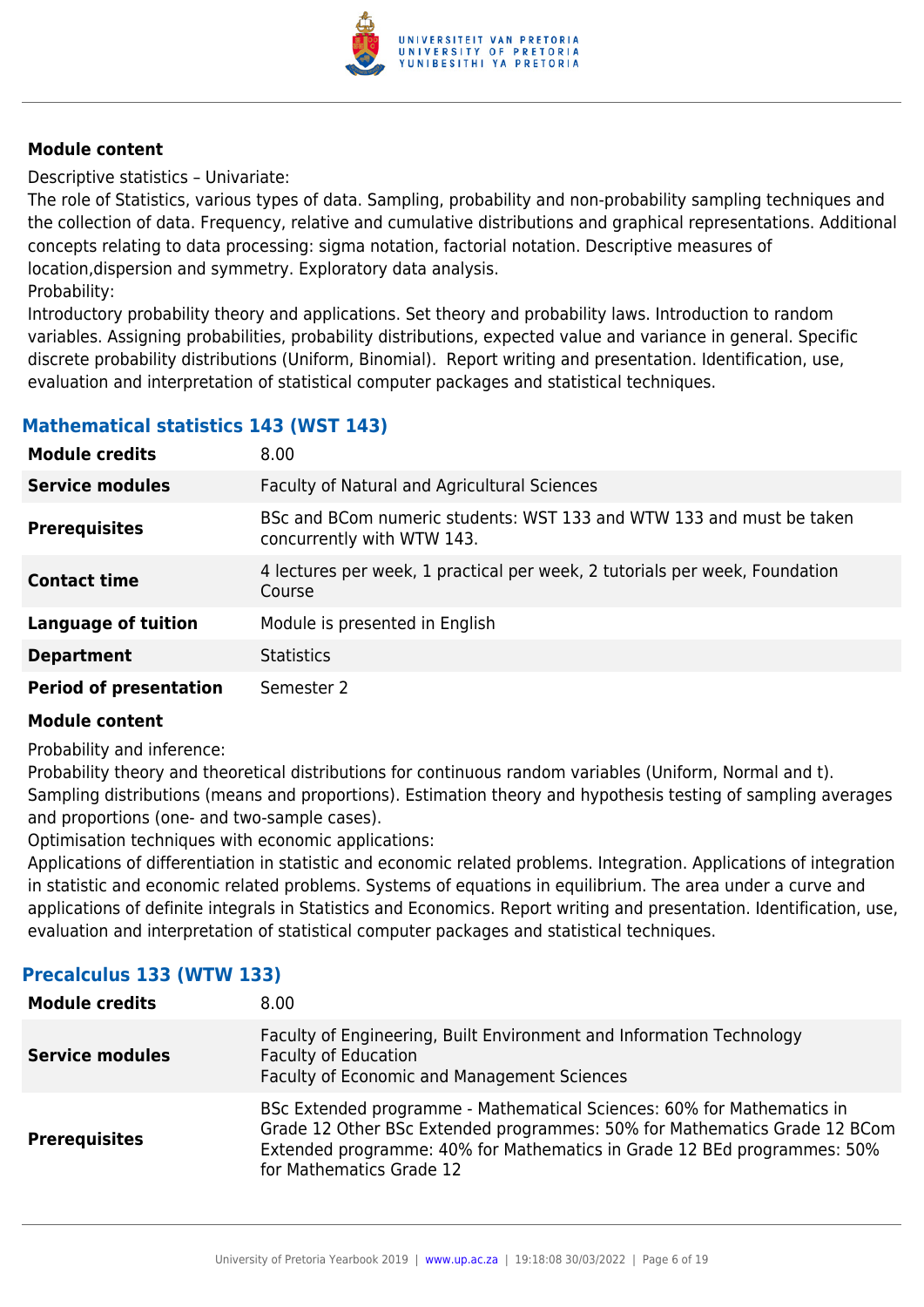

| <b>Contact time</b>           | 1 practical per week, Foundation Course, 3 lectures per week, 1 tutorial per week |
|-------------------------------|-----------------------------------------------------------------------------------|
| Language of tuition           | Module is presented in English                                                    |
| <b>Department</b>             | Mathematics and Applied Mathematics                                               |
| <b>Period of presentation</b> | Semester 1                                                                        |

Real numbers, elementary set notation, exponents and radicals. Algebraic expressions, fractional expressions, linear and quadratic equations, inequalities. Coordinate geometry: lines, circles. Functions: definition, notation, piecewise defined functions, domain and range, graphs, transformations of functions, symmetry, even and odd functions, combining functions, one-to-one functions and inverses, polynomial functions and zeros. Sequences, summation notation, arithmetic, geometric sequences, infinite geometric series, annuities and instalments. Degrees and radians, unit circle, trigonometric functions, fundamental identities, trigonometric graphs, trigonometric identities, double-angle, half-angle formulae, trigonometric equations, applications.

This module is offered at the Mamelodi Campus to students from the BSc and BCom Extended programmes. At the Groenkloof Campus it is offered to BEd students.

| <b>Module credits</b>         | 8.00                                                                                                                                                                                                                   |
|-------------------------------|------------------------------------------------------------------------------------------------------------------------------------------------------------------------------------------------------------------------|
| <b>Service modules</b>        | Faculty of Engineering, Built Environment and Information Technology<br><b>Faculty of Education</b><br>Faculty of Economic and Management Sciences                                                                     |
| <b>Prerequisites</b>          | BSc Extended programme and BEd programmes: WTW 133 BCom Extended<br>programme: Students with WST 133 concurrently with WTW 143: WTW 133.<br>Students with STK 133 concurrently with WTW 143: at least 65% for WTW 133. |
| <b>Contact time</b>           | 3 lectures per week, Foundation Course, 1 tutorial per week                                                                                                                                                            |
| <b>Language of tuition</b>    | Module is presented in English                                                                                                                                                                                         |
| <b>Department</b>             | <b>Mathematics and Applied Mathematics</b>                                                                                                                                                                             |
| <b>Period of presentation</b> | Semester 2                                                                                                                                                                                                             |

### **Calculus 143 (WTW 143)**

#### **Module content**

Functions: exponential and logarithmic functions, natural exponential and logarithmic functions, exponential and logarithmic laws, exponential and logarithmic equations, compound interest. Limits: concept of a limit, finding limits numerically and graphically, finding limits algebraically, limit laws without proofs, squeeze theorem without proof, one-sided limits, infinite limits, limits at infinity, vertical, horizontal and slant asymptotes, substitution rule, continuity, laws for continuity without proofs. Differentiation: average and instantaneous change, definition of derivative, differentiation rules without proofs, derivatives of polynomials, chain rule for differentiation, derivatives of trigonometric, exponential and logarithmic functions, applications of differentiation: extreme values, critical numbers, monotone functions, first derivative test, optimisation.

# **Elective modules**

#### **Chemistry 133 (CMY 133)**

**Module credits** 8.00

| <b>Module credits</b> |  |  |
|-----------------------|--|--|
|-----------------------|--|--|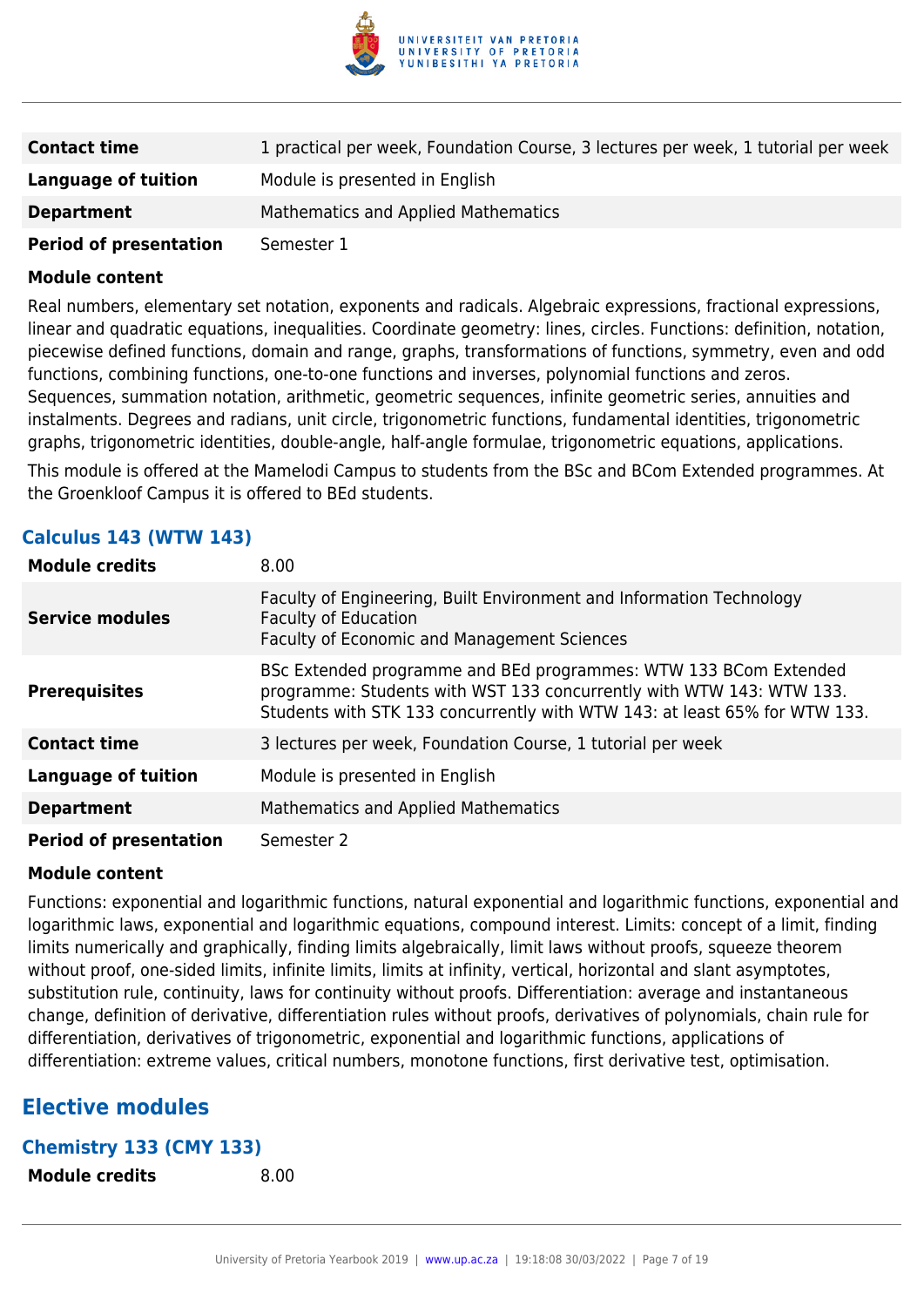

| <b>Service modules</b>        | Faculty of Engineering, Built Environment and Information Technology<br><b>Faculty of Education</b> |
|-------------------------------|-----------------------------------------------------------------------------------------------------|
| <b>Prerequisites</b>          | As for BSc Extended programme                                                                       |
| <b>Contact time</b>           | Foundation Course, Fortnightly practicals, 3 discussion classes per week, 2<br>lectures per week    |
| <b>Language of tuition</b>    | Module is presented in English                                                                      |
| <b>Department</b>             | Chemistry                                                                                           |
| <b>Period of presentation</b> | Semester 1                                                                                          |

The field of Chemistry – an overview; Mathematics in Chemistry; atomic theory: historical overview; atoms, molecules and ions; relative atomic mass; electronic structure of atoms; the periodic table; periodicity; chemical bonding.

# **Chemistry 143 (CMY 143)**

| <b>Module credits</b>         | 8.00                                                                                                |
|-------------------------------|-----------------------------------------------------------------------------------------------------|
| <b>Service modules</b>        | Faculty of Engineering, Built Environment and Information Technology<br><b>Faculty of Education</b> |
| <b>Prerequisites</b>          | <b>CMY 133</b>                                                                                      |
| <b>Contact time</b>           | Foundation Course, Fortnightly practicals, 3 discussion classes per week, 2<br>lectures per week    |
| <b>Language of tuition</b>    | Module is presented in English                                                                      |
| <b>Department</b>             | Chemistry                                                                                           |
| <b>Period of presentation</b> | Semester 1                                                                                          |

#### **Module content**

Bonding and molecular geometry: VSEPR theory; bonding and organic compounds (structural formulas, classification and nomenclature); matter and its properties; mole concept; reaction stoichiometry; reactions in aqueous solutions: precipitation, acid base and redox.

#### **Financial accounting 133 (FRK 133)**

| <b>Module credits</b>         | 8.00                                                         |
|-------------------------------|--------------------------------------------------------------|
| <b>Service modules</b>        | Faculty of Natural and Agricultural Sciences                 |
| <b>Prerequisites</b>          | Only available to the BCom Four-year programme               |
| <b>Contact time</b>           | Foundation Course, 3 tutorials per week, 4 lectures per week |
| <b>Language of tuition</b>    | Module is presented in English                               |
| <b>Department</b>             | Accounting                                                   |
| <b>Period of presentation</b> | Semester 1                                                   |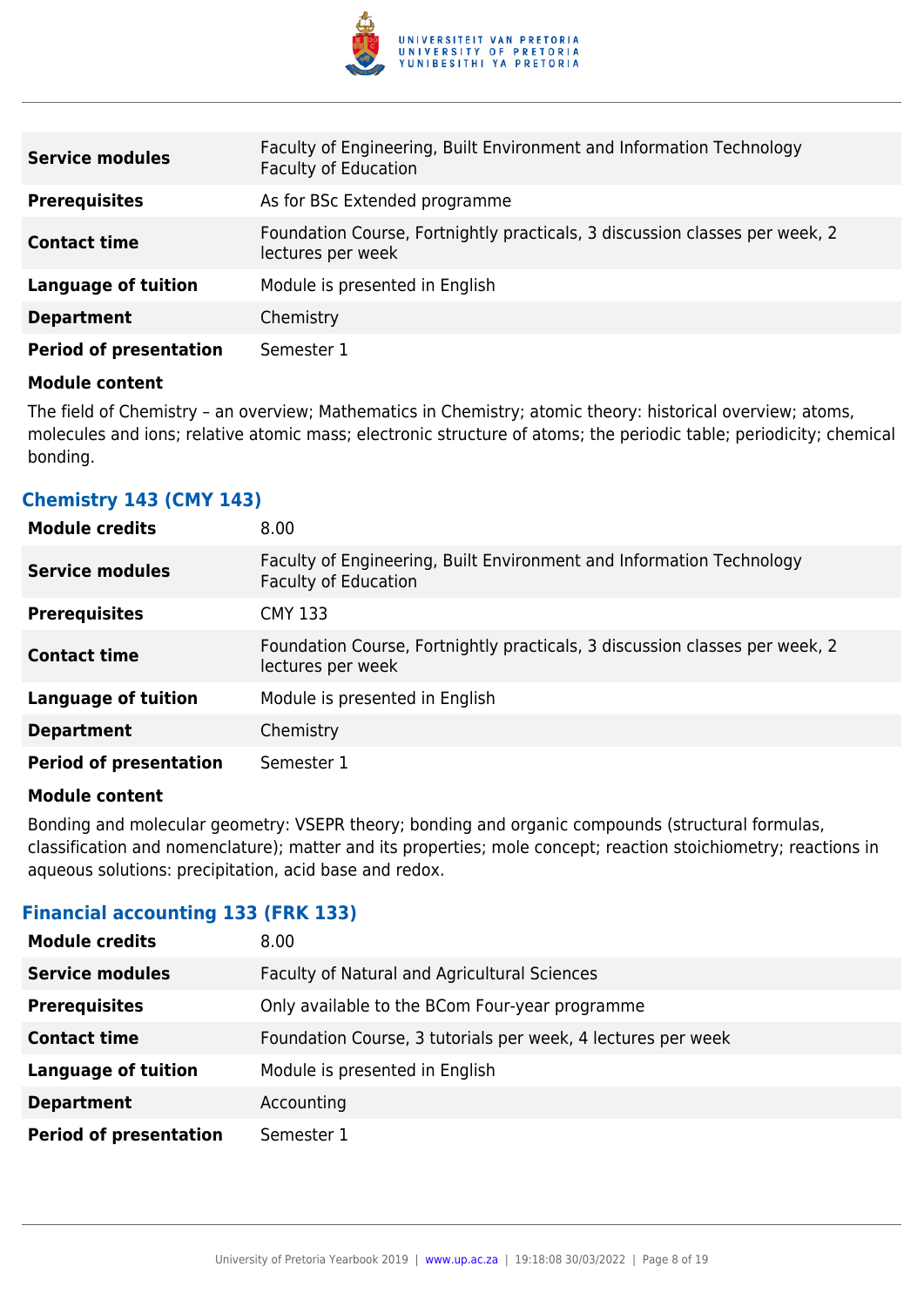

The nature and function of accounting; the development of accounting; financial position; financial performance; flow of documents; the recording process; processing of accounting data; treatment of VAT; elementary statement of comprehensive income (income statement) and statement of financial position (balance sheet).

### **Financial accounting 143 (FRK 143)**

| <b>Module credits</b>         | 8.00 <sub>1</sub>                                            |
|-------------------------------|--------------------------------------------------------------|
| <b>Service modules</b>        | Faculty of Natural and Agricultural Sciences                 |
| <b>Prerequisites</b>          | FRK 133; Only available to the BCom Four-year programme      |
| <b>Contact time</b>           | 4 lectures per week, Foundation Course, 3 tutorials per week |
| <b>Language of tuition</b>    | Module is presented in English                               |
| <b>Department</b>             | Accounting                                                   |
| <b>Period of presentation</b> | Semester 2                                                   |

#### **Module content**

Accounting systems; introduction to internal control and internal control measures; bank reconciliations; control accounts; adjustments; preparing the financial statements of a sole proprietorship; the accounting framework.

# **Business management 133 (OBS 133)**

| <b>Module credits</b>         | 8.00                                                                |
|-------------------------------|---------------------------------------------------------------------|
| <b>Prerequisites</b>          | Only available to BCom (Four-year programme) students               |
| <b>Contact time</b>           | 1 discussion class per week, Foundation Course, 3 lectures per week |
| <b>Language of tuition</b>    | Module is presented in English                                      |
| <b>Department</b>             | <b>Business Management</b>                                          |
| <b>Period of presentation</b> | Semester 1                                                          |

#### **Module content**

Introduction to Business Management as a science, the environment in which the enterprise operates, the field of business, the mission and goals of an enterprise, management and entrepreneurship. The choice of a form of enterprise, the choice of products and/or services, profit and cost planning for different sizes of operating units, the choice of location, the nature of production processes and the layout of the plant or operating unit.

| Pashitos Management 275 (995 275) |                                                                     |
|-----------------------------------|---------------------------------------------------------------------|
| <b>Module credits</b>             | 8.00                                                                |
| <b>Prerequisites</b>              | OBS 133; Only available to BCom (Four-year programme) students      |
| <b>Contact time</b>               | 3 lectures per week, Foundation Course, 1 discussion class per week |
| <b>Language of tuition</b>        | Module is presented in English                                      |
| <b>Department</b>                 | <b>Business Management</b>                                          |
| <b>Period of presentation</b>     | Semester 2                                                          |

### **Business management 143 (OBS 143)**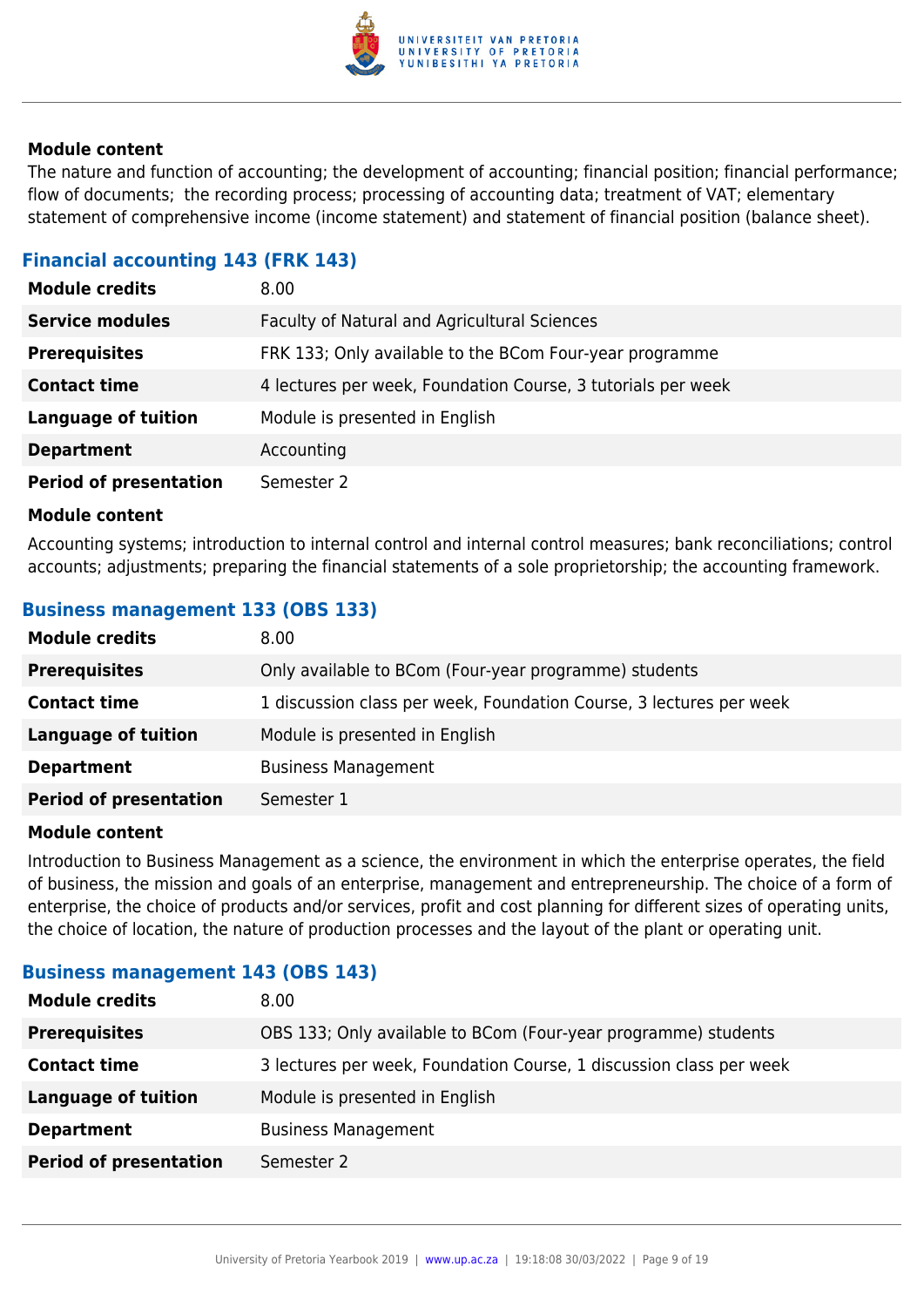

Introduction to and overview of general management, especially regarding the five management tasks, strategic management, contemporary developments and management issues, financial management, marketing, public relations. (Note: For marketing students, marketing is replaced by financial management, and public relations by small business management.)

Introduction to and overview of the value chain model, management of the input,

management of the purchasing function, management of the transformation process with specific reference to production and operations management, human resources management, and information management; corporate governance and black economic empowerment (BEE).

# **Physics 133 (PHY 133)**

| <b>Module credits</b>         | 8.00                                                                                                |
|-------------------------------|-----------------------------------------------------------------------------------------------------|
| <b>Service modules</b>        | Faculty of Engineering, Built Environment and Information Technology<br><b>Faculty of Education</b> |
| <b>Prerequisites</b>          | Admission to the relevant programme.                                                                |
| <b>Contact time</b>           | 2 practicals per week, Foundation Course, 2 discussion classes per week, 2<br>lectures per week     |
| <b>Language of tuition</b>    | Module is presented in English                                                                      |
| <b>Department</b>             | Physics                                                                                             |
| <b>Period of presentation</b> | Semester 1                                                                                          |

#### **Module content**

Heat: temperature and scales, work, energy and heat, calorimetry, specific heat, expansion, heat transfer. Measurements: SI-units, measuring error and uncertainty, (graphs), significant figures, mathematical modelling.One-dimensional kinematics. Geometrical optics: reflection, refraction, dispersion, mirrors, thin lenses.

# **Physics 143 (PHY 143)**

| <b>Module credits</b>         | 8.00                                                                                                |
|-------------------------------|-----------------------------------------------------------------------------------------------------|
| <b>Service modules</b>        | Faculty of Engineering, Built Environment and Information Technology<br><b>Faculty of Education</b> |
| <b>Prerequisites</b>          | <b>PHY 133</b>                                                                                      |
| <b>Contact time</b>           | Foundation Course, 2 practicals per week, 2 discussion classes per week, 2<br>lectures per week     |
| <b>Language of tuition</b>    | Module is presented in English                                                                      |
| <b>Department</b>             | Physics                                                                                             |
| <b>Period of presentation</b> | Semester 2                                                                                          |

#### **Module content**

Vectors. Kinematics of a point: relative motion, projectile, circular motion. Dynamics: Newton's laws, friction. Work: point masses, ideal gas law, springs, power. Energy: kinetic energy, potential energy, conservative forces, spring, conservation of mechanical energy. Hydrostatics and dynamics: density, pressure, Archimedes' law, continuity, Bernouli.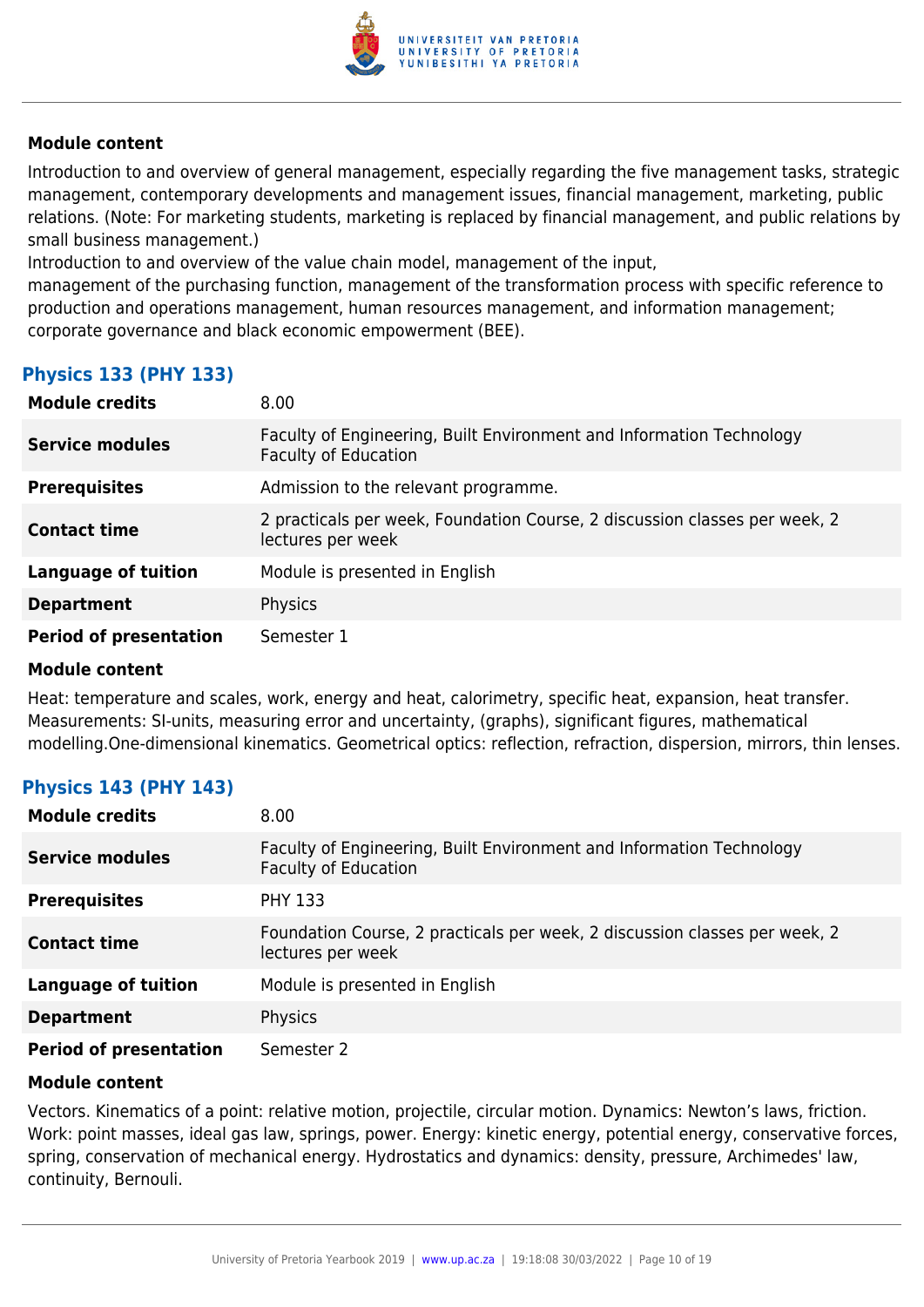

# Curriculum: Year 2

### **Minimum credits: 28**

#### **Minimum credits:**

 $Core = 16$  $E$ lective  $=$  According to BSc programme of choice

#### **Additional information:**

#### **Possible third semester electives:** CMY 154, PHY 153

Students must register for the applicable third-semester modules(second year, first semester) and the secondsemester, modules must be selected from the normal BSc programme of the student's choice.

#### **Equivalent modules:**

Chemistry extended modules: CMY 133, CMY 143 and CMY 154: Equivalent to BSc module CMY 117 Physics extended modules: PHY 133, PHY 143 and PHY 153: Equivalent to BSc module PHY 114 Mathematics extended modules: WTW 133, WTW 143 and WTW 153: Equivalent to BSc module WTW 114 Mathematical Statistics extended modules: WST 133, WST 143 and WST 153: Equivalent to BSc module WST 111

# **Core modules**

### **Mathematical statistics 153 (WST 153)**

| <b>Module credits</b>         | 8.00                                                                                                                                                                |
|-------------------------------|---------------------------------------------------------------------------------------------------------------------------------------------------------------------|
| <b>Service modules</b>        | Faculty of Engineering, Built Environment and Information Technology<br>Faculty of Economic and Management Sciences<br>Faculty of Natural and Agricultural Sciences |
| <b>Prerequisites</b>          | WST 133 and WST143 and WTW 143. Must be taken concurrently with WTW 153.                                                                                            |
| <b>Contact time</b>           | 2 tutorials per week, 1 practical per week, Foundation Course, 4 lectures per<br>week                                                                               |
| <b>Language of tuition</b>    | Module is presented in English                                                                                                                                      |
| <b>Department</b>             | <b>Statistics</b>                                                                                                                                                   |
| <b>Period of presentation</b> | Semester 1                                                                                                                                                          |

#### **Module content**

Probability distributions:

Introductory distribution theory and special statistical distributions (Binomial, Geometric, Hypergeometric, Poisson, Uniform, Normal, Gamma). Generating functions and moments. Bivariate probability distributions. Identification, use, evaluation and interpretation of statistical computer packages and statistical techniques.

# **Calculus 153 (WTW 153)**

| <b>Module credits</b>  | 8.00                                                                                                                                               |
|------------------------|----------------------------------------------------------------------------------------------------------------------------------------------------|
| <b>Service modules</b> | Faculty of Engineering, Built Environment and Information Technology<br><b>Faculty of Education</b><br>Faculty of Economic and Management Sciences |
|                        |                                                                                                                                                    |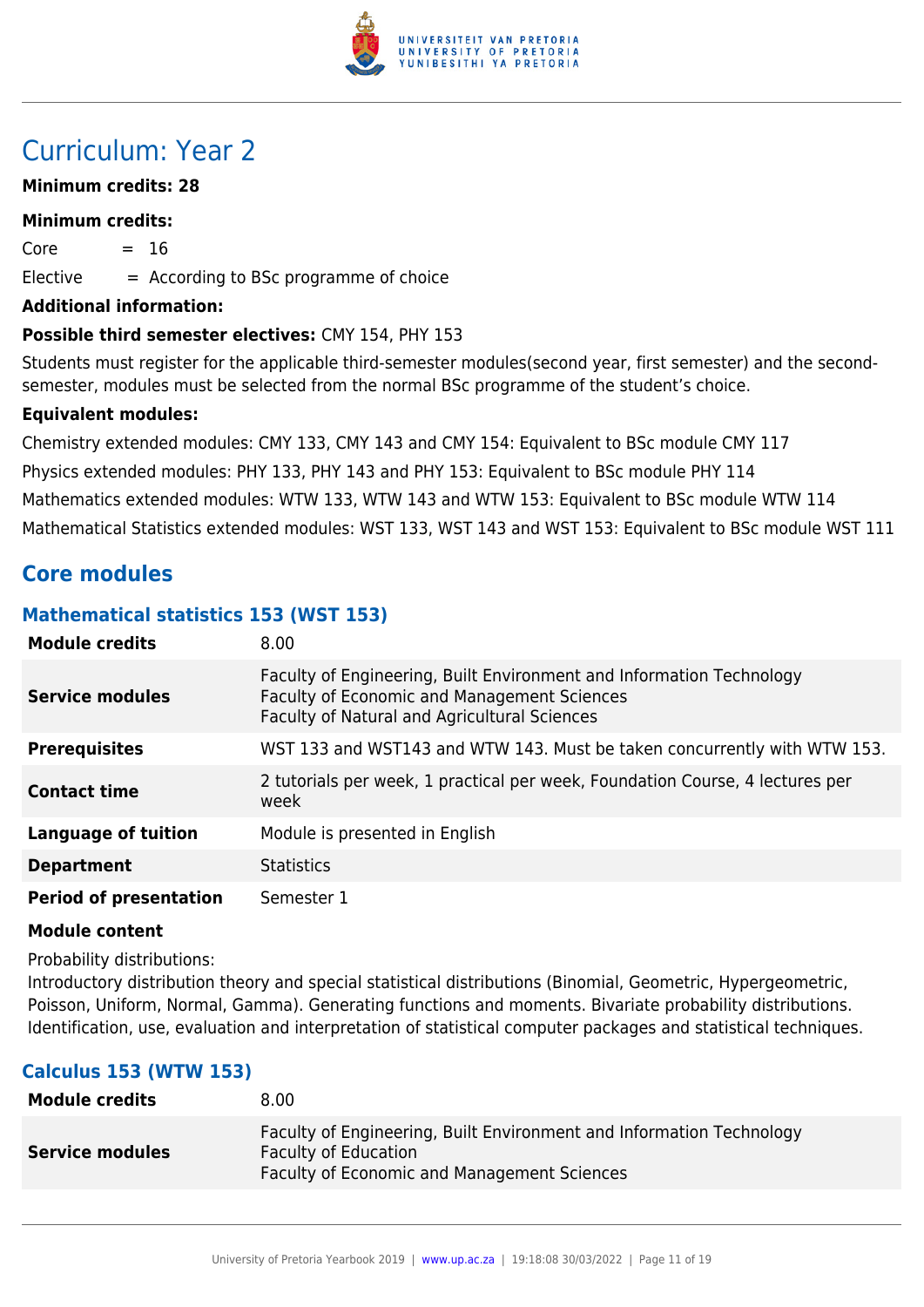

| <b>Prerequisites</b>          | WTW 143                                                     |
|-------------------------------|-------------------------------------------------------------|
| <b>Contact time</b>           | Foundation Course, 1 tutorial per week, 3 lectures per week |
| Language of tuition           | Module is presented in English                              |
| <b>Department</b>             | Mathematics and Applied Mathematics                         |
| <b>Period of presentation</b> | Semester 1                                                  |

Differential calculus of a single variable with proofs and applications. The mean value theorem, the rule of L'Hospital. Upper and lower sums, definite and indefinite integrals, the Fundamental theorem of Calculus, the mean value theorem for integrals, integration techniques, with some proofs.

# **Elective modules**

#### **Chemistry 154 (CMY 154)**

| <b>Module credits</b>         | 8.00                                                                                                |
|-------------------------------|-----------------------------------------------------------------------------------------------------|
| <b>Service modules</b>        | Faculty of Engineering, Built Environment and Information Technology<br><b>Faculty of Education</b> |
| <b>Prerequisites</b>          | CMY 133 and CMY 143                                                                                 |
| <b>Contact time</b>           | fortnightly practicals, 2 tutorials per week, 3 lectures per week, Foundation<br>Course             |
| <b>Language of tuition</b>    | Module is presented in English                                                                      |
| <b>Department</b>             | Chemistry                                                                                           |
| <b>Period of presentation</b> | Semester 1                                                                                          |

#### **Module content**

Principles of reactivity: energy and chemical reactions. Physical behaviour of gasses, liquids, solids and solutions and the role of intermolecular forces. Rate of reactions: Introduction to Chemical kinetics. Introduction to chemical equilibrium. Introduction to organic chemistry: hybridisation, isomers (structural, geometrical and conformational), additions reactions and reaction mechanisms.

### **Program design: Introduction 110 (COS 110)**

| <b>Module credits</b>         | 16.00                                                                                                                                                                      |
|-------------------------------|----------------------------------------------------------------------------------------------------------------------------------------------------------------------------|
| <b>Service modules</b>        | Faculty of Engineering, Built Environment and Information Technology<br>Faculty of Economic and Management Sciences<br><b>Faculty of Natural and Agricultural Sciences</b> |
| <b>Prerequisites</b>          | COS 132, COS 151 and Maths level 5                                                                                                                                         |
| <b>Contact time</b>           | 1 tutorial per week, 1 practical per week, 3 lectures per week                                                                                                             |
| Language of tuition           | Module is presented in English                                                                                                                                             |
| <b>Department</b>             | <b>Computer Science</b>                                                                                                                                                    |
| <b>Period of presentation</b> | Semester 2                                                                                                                                                                 |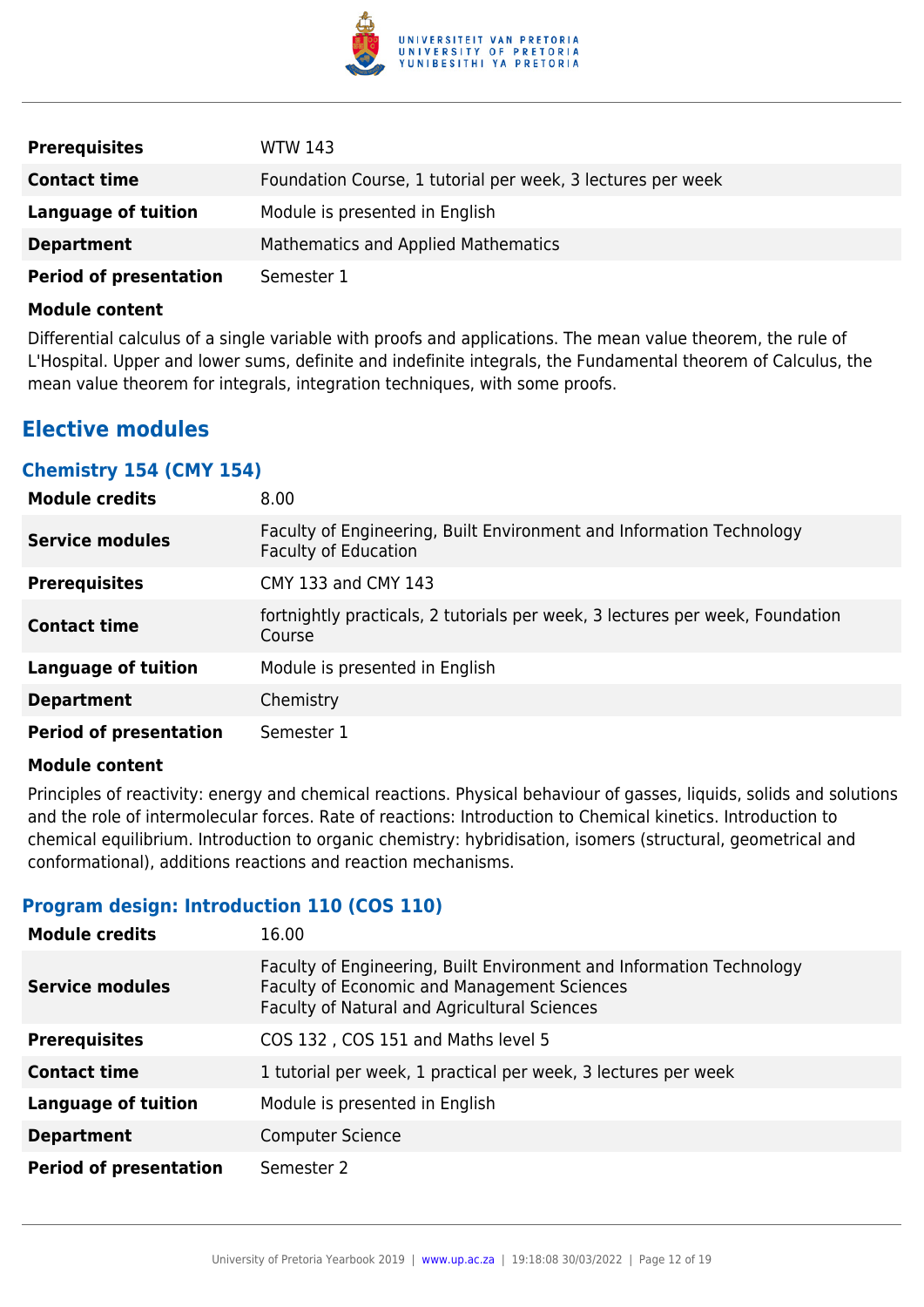

The focus is on object-oriented (OO) programming. Concepts including inheritance and multiple inheritance, polymorphism, operator overloading, memory management (static and dynamic binding), interfaces, encapsulation, reuse, etc. will be covered in the module. The module teaches sound program design with the emphasis on modular code, leading to well structured, robust and documented programs. A modern OO programming language is used as the vehicle to develop these skills. The module will introduce the student to basic data structures, lists, stacks and queues.

# **Economics 110 (EKN 110)**

| <b>Module credits</b>         | 10.00                                                                                                                                                                               |
|-------------------------------|-------------------------------------------------------------------------------------------------------------------------------------------------------------------------------------|
| <b>Service modules</b>        | Faculty of Engineering, Built Environment and Information Technology<br><b>Faculty of Education</b><br><b>Faculty of Humanities</b><br>Faculty of Natural and Agricultural Sciences |
| <b>Prerequisites</b>          | No prerequisites.                                                                                                                                                                   |
| <b>Contact time</b>           | 1 discussion class per week, 2 lectures per week                                                                                                                                    |
| <b>Language of tuition</b>    | Module is presented in English                                                                                                                                                      |
| <b>Department</b>             | Economics                                                                                                                                                                           |
| <b>Period of presentation</b> | Semester 1                                                                                                                                                                          |

#### **Module content**

This module deals with the core principles of economics. A distinction between macroeconomics and microeconomics is made. A discussion of the market system and circular flow of goods, services and money is followed by a section dealing with microeconomic principles, including demand and supply analysis, consumer behaviour and utility maximisation, production and the costs thereof, and the different market models and firm behaviour. Labour market institutions and issues, wage determination, as well as income inequality and poverty are also addressed. A section of money, banking, interest rates and monetary policy concludes the course.

# **Economics 113 (EKN 113)**

| <b>Module credits</b>         | 15.00                                                                     |
|-------------------------------|---------------------------------------------------------------------------|
| <b>Service modules</b>        | Faculty of Natural and Agricultural Sciences                              |
| <b>Prerequisites</b>          | At least 6 (70-79%) in Mathematics or 60% in both Statistics 113 and 123. |
| <b>Contact time</b>           | 3 lectures per week                                                       |
| <b>Language of tuition</b>    | Module is presented in English                                            |
| <b>Department</b>             | Economics                                                                 |
| <b>Period of presentation</b> | Semester 1                                                                |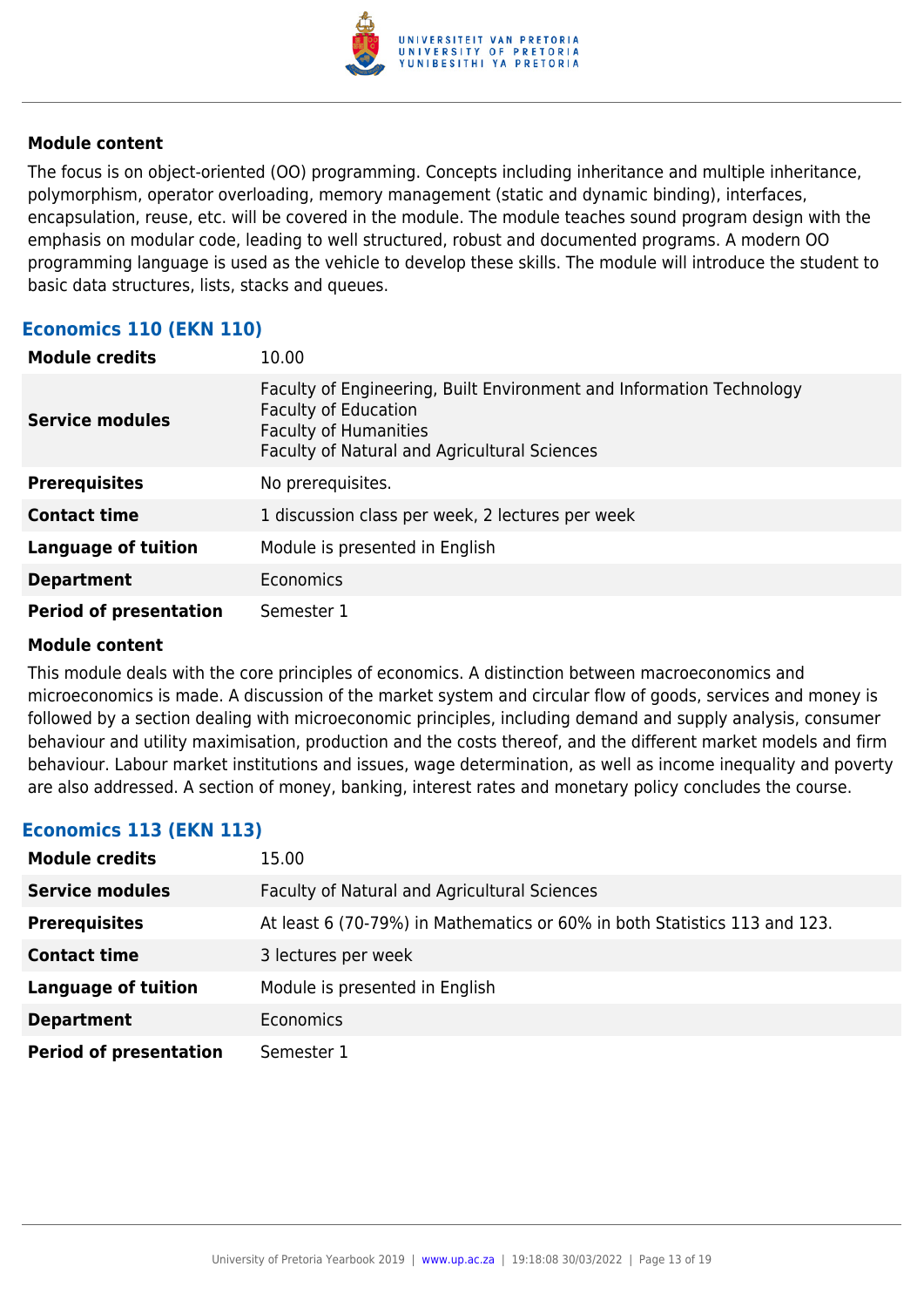

Introduction to economics and principles of microeconomics

The scope of economics; the basic theory of demand and supply; price, income and cross elasticity of demand; consumer utility, the utility function and case studies in terms of the utility function; the theory of the firm in the short and long run; market structures, namely the perfect market, monopoly, oligopoly and monopolistic competition; public sector finances; microeconomics versus macroeconomics and economic statistics.

# **Economics 120 (EKN 120)**

| <b>Module credits</b>         | 10.00                                                                                                                                                                               |
|-------------------------------|-------------------------------------------------------------------------------------------------------------------------------------------------------------------------------------|
| <b>Service modules</b>        | Faculty of Engineering, Built Environment and Information Technology<br><b>Faculty of Education</b><br><b>Faculty of Humanities</b><br>Faculty of Natural and Agricultural Sciences |
| <b>Prerequisites</b>          | EKN 110 GS or EKN 113 GS and at least 4 (50-59%) in Mathematics in the Grade<br>12 examination or 60% in STK 113 and concurrently registered for STK 123                            |
| <b>Contact time</b>           | 1 discussion class per week, 2 lectures per week                                                                                                                                    |
| <b>Language of tuition</b>    | Module is presented in English                                                                                                                                                      |
| <b>Department</b>             | Economics                                                                                                                                                                           |
| <b>Period of presentation</b> | Semester 2                                                                                                                                                                          |

#### **Module content**

This module deals with the core principles of economics, especially macroeconomic measurement the private and public sectors of the South African economy receive attention, while basic macroeconomic relationships and the measurement of domestic output and national income are discussed. Aggregate demand and supply analysis stands core to this course which is also used to introduce students to the analysis of economic growth, unemployment and inflation. The microeconomics of government is addressed in a separate section, followed by a section on international economics, focusing on international trade, exchange rates and the balance of payments. The economics of developing countries and South Africa in the global economy conclude the course.

# **Economics 123 (EKN 123)**

| <b>Module credits</b>         | 15.00                                                                                   |
|-------------------------------|-----------------------------------------------------------------------------------------|
| <b>Service modules</b>        | <b>Faculty of Natural and Agricultural Sciences</b>                                     |
| <b>Prerequisites</b>          | At least 6 (70-79%) in Mathematics or 60% in both Statistics 113 and 123; EKN<br>113 GS |
| <b>Contact time</b>           | 3 lectures per week                                                                     |
| <b>Language of tuition</b>    | Module is presented in English                                                          |
| <b>Department</b>             | <b>Economics</b>                                                                        |
| <b>Period of presentation</b> | Semester 2                                                                              |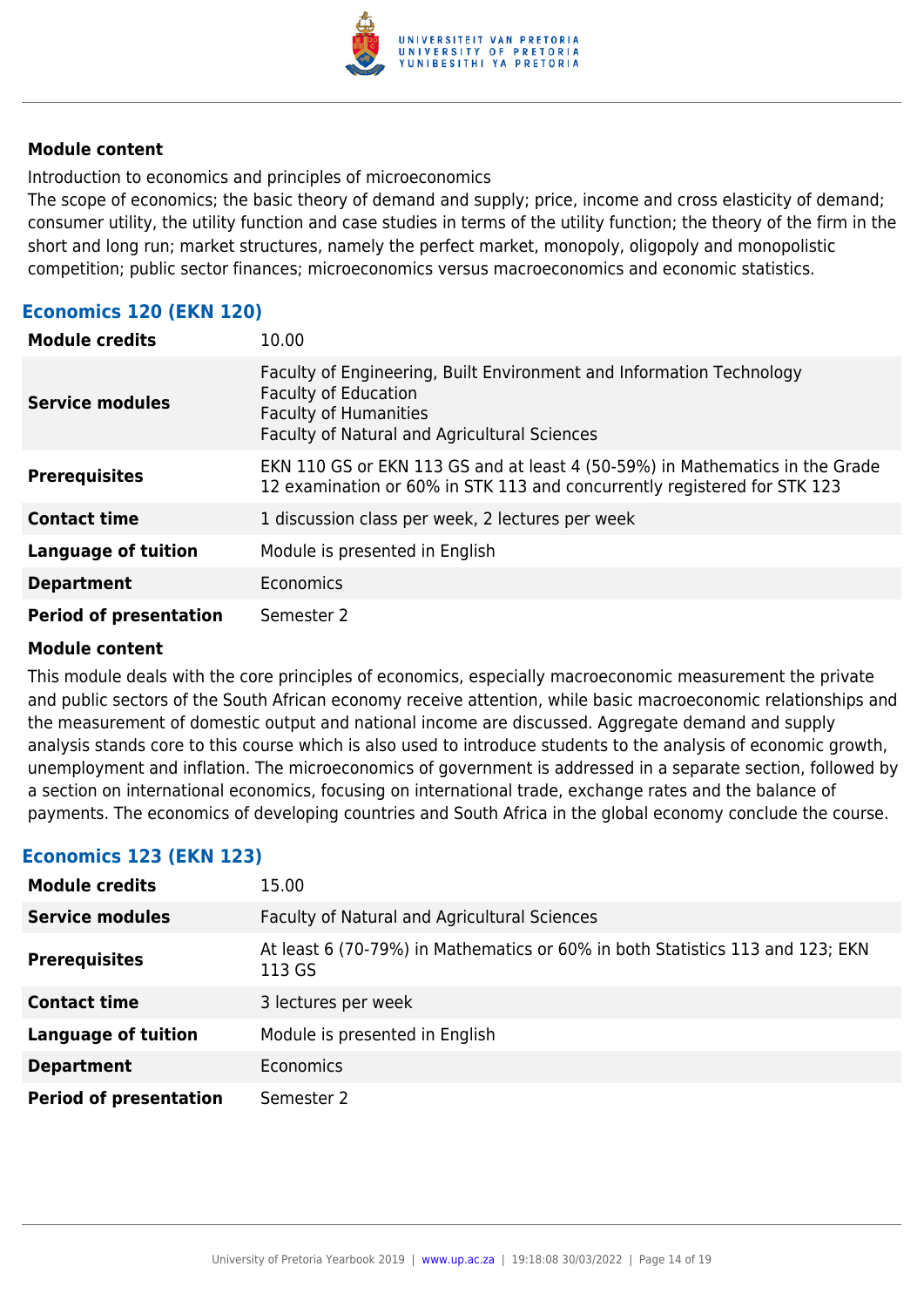

National income and principles of macroeconomics

The mechanics of national income accounts, the Keynesian macroeconomic model, the money market, demand for money and money supply, money and credit creation and the role of the monetary authorities. The IS-LM model of macroeconomic equilibrium and monetary and fiscal policy applications. The aggregate demand and supply models with the debate between the classical school, the monetarists and the Keynesian school. The problems of inflation and unemployment. Macroeconomic issues, namely macroeconomic policy, international trade, the balance of payments and economic growth.

# **Financial management 112 (FBS 112)**

| <b>Module credits</b>         | 10.00                                                                                                                               |
|-------------------------------|-------------------------------------------------------------------------------------------------------------------------------------|
| <b>Service modules</b>        | Faculty of Natural and Agricultural Sciences                                                                                        |
| <b>Prerequisites</b>          | At least 6 (70-79%) in Mathematics in the Grade 12 examination or WTW 133<br>(60%), WTW 143 (60%), WST 133 (60%) and WST 143 (60%). |
| <b>Contact time</b>           | 3 lectures per week                                                                                                                 |
| <b>Language of tuition</b>    | Module is presented in English                                                                                                      |
| <b>Department</b>             | <b>Financial Management</b>                                                                                                         |
| <b>Period of presentation</b> | Semester 1                                                                                                                          |

#### **Module content**

\*Only for students in BSc (Actuarial and Financial Mathematics), BSc (Mathematics), BSc (Applied Mathematics), BSc (Mathematical Statistics), BSc Extended programme – Mathematical Sciences and BCom (Statistics) who comply with the set prerequisites.

Key principles of financial management. Company ownership. Taxation. Introduction to financial statements. Structure of financial statements. Depreciation and reserves. Preparing financial statements. Group financial statements and insurance company financial statements. Interpretation of financial statements. Limitation of financial statements. Issue of share capital.

#### **Financial management 122 (FBS 122)**

| <b>Module credits</b>         | 10.00                                        |
|-------------------------------|----------------------------------------------|
| <b>Service modules</b>        | Faculty of Natural and Agricultural Sciences |
| <b>Contact time</b>           | 3 lectures per week                          |
| Language of tuition           | Module is presented in English               |
| <b>Department</b>             | <b>Financial Management</b>                  |
| <b>Period of presentation</b> | Semester 2                                   |

#### **Module content**

Financial instruments. Use of financial derivatives. Financial institutions. Time value of money. Component cost of capital. Weighted average cost of capital. Capital structure and dividend policy. Capital project appraisal. Evaluating risky investments.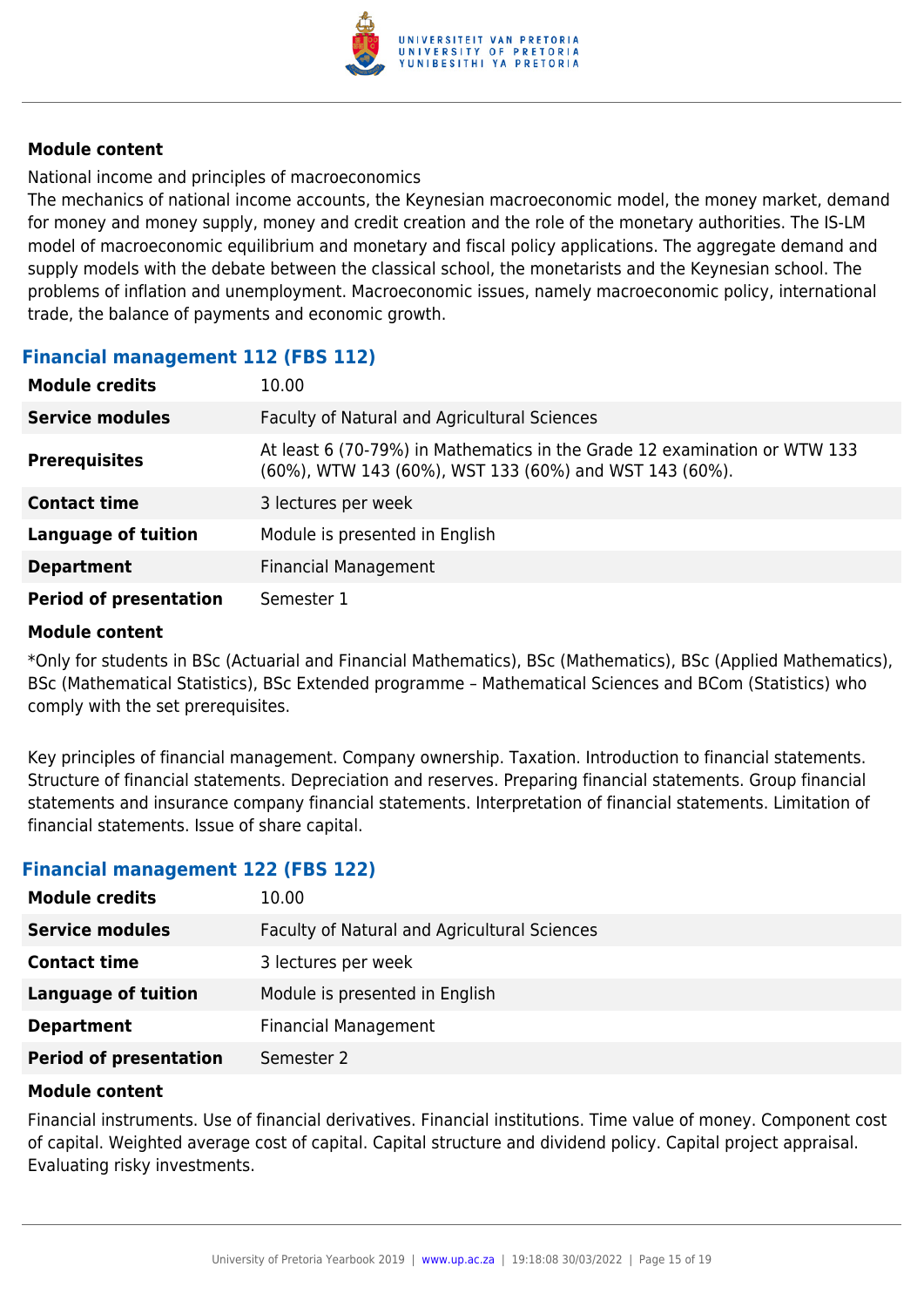

# **Financial accounting 111 (FRK 111)**

| <b>Module credits</b>         | 10.00                                                                                                                                                                 |
|-------------------------------|-----------------------------------------------------------------------------------------------------------------------------------------------------------------------|
| <b>Service modules</b>        | Faculty of Engineering, Built Environment and Information Technology<br><b>Faculty of Education</b><br>Faculty of Law<br>Faculty of Natural and Agricultural Sciences |
| <b>Prerequisites</b>          | No prerequisites.                                                                                                                                                     |
| <b>Contact time</b>           | 4 lectures per week                                                                                                                                                   |
| <b>Language of tuition</b>    | Module is presented in English                                                                                                                                        |
| <b>Department</b>             | Accounting                                                                                                                                                            |
| <b>Period of presentation</b> | Semester 1                                                                                                                                                            |

#### **Module content**

The nature and function of accounting; the development of accounting; financial position; financial result; the recording process; processing of accounting data; treatment of VAT; elementary income statement and balance sheet; flow of documents; accounting systems; introduction to internal control and internal control measures; bank reconciliations; control accounts; adjustments; financial statements of a sole proprietorship; the accounting framework.

### **Physics 153 (PHY 153)**

| <b>Module credits</b>         | 8.00                                                                                            |
|-------------------------------|-------------------------------------------------------------------------------------------------|
| <b>Service modules</b>        | Faculty of Engineering, Built Environment and Information Technology                            |
| <b>Prerequisites</b>          | <b>PHY 143</b>                                                                                  |
| <b>Contact time</b>           | Foundation Course, 2 practicals per week, 2 discussion classes per week, 3<br>lectures per week |
| <b>Language of tuition</b>    | Module is presented in English                                                                  |
| <b>Department</b>             | Physics                                                                                         |
| <b>Period of presentation</b> | Semester 1                                                                                      |

#### **Module content**

System of particles: centre of mass, Newton's laws. Rotation: torque, conservation of momentum, impulse and collision, conservation of angular momentum, equilibrium, centre of gravity. Oscillations. Waves: sound, intensity, superposition, interference, standing waves, resonance, beats, Doppler effect. Physical optics: Younginterference, coherence, thin layers, diffraction, gratings, polarisation.

# **Mathematical statistics 121 (WST 121)**

| <b>Module credits</b>  | 16.00                                                                                                                                                               |
|------------------------|---------------------------------------------------------------------------------------------------------------------------------------------------------------------|
| <b>Service modules</b> | Faculty of Engineering, Built Environment and Information Technology<br>Faculty of Economic and Management Sciences<br>Faculty of Natural and Agricultural Sciences |
| <b>Prerequisites</b>   | WST 111 GS or WST 133, 143 and 153                                                                                                                                  |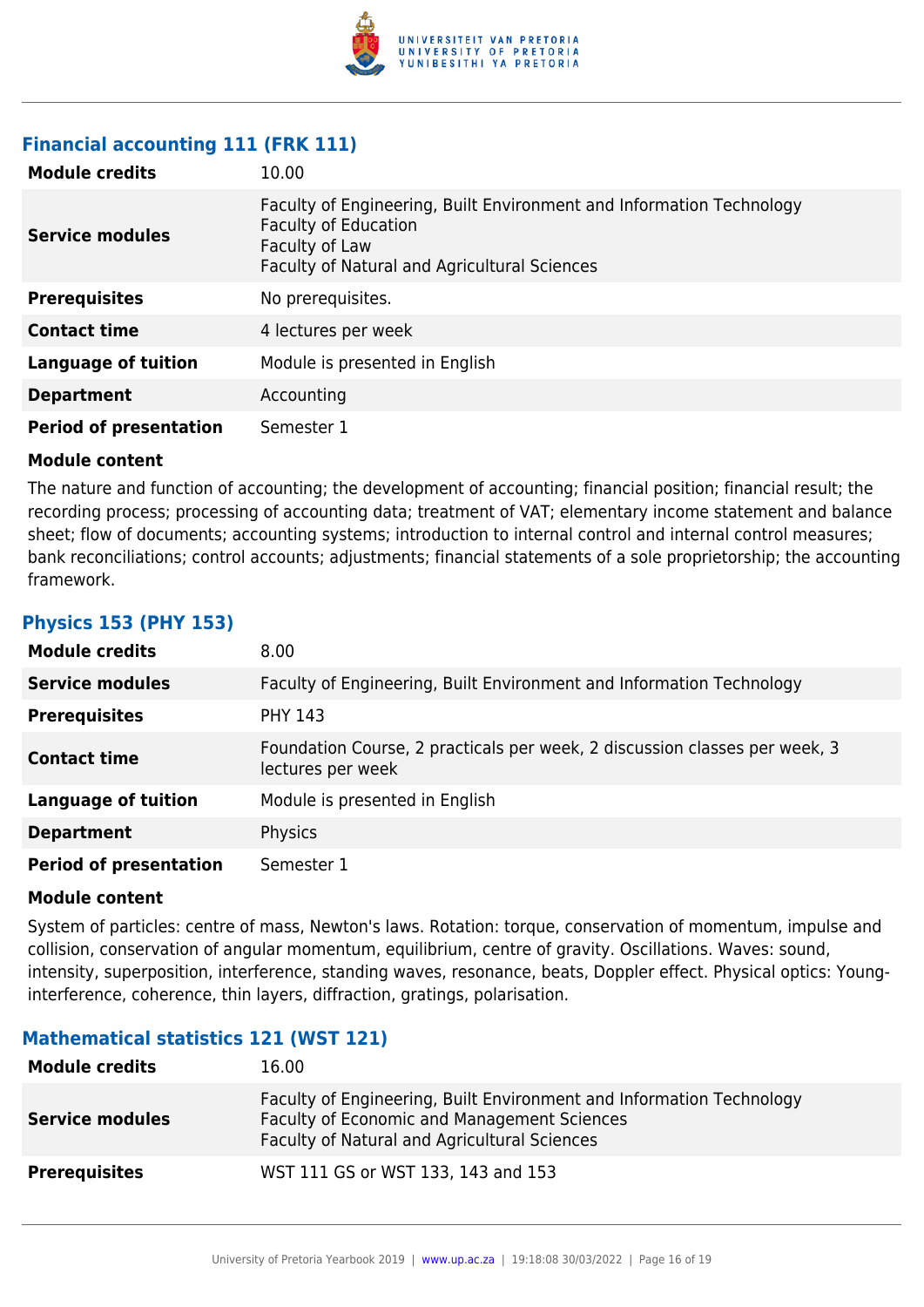

| <b>Contact time</b>           | 1 practical per week, 4 lectures per week |  |
|-------------------------------|-------------------------------------------|--|
| Language of tuition           | Module is presented in English            |  |
| <b>Department</b>             | <b>Statistics</b>                         |  |
| <b>Period of presentation</b> | Semester 2                                |  |

Sampling distributions and the central limit theorem. Statistical inference: Point and interval estimation. Hypothesis testing with applications in one and two-sample cases. Introductory methods for: Linear regression and correlation, analysis of variance, categorical data analysis and non-parametric statistics. Identification, use, evaluation and interpretation of statistical computer packages and statistical techniques.

### **Discrete structures 115 (WTW 115)**

| <b>Module credits</b>         | 8.00                                                                                                                |  |
|-------------------------------|---------------------------------------------------------------------------------------------------------------------|--|
| <b>Service modules</b>        | Faculty of Engineering, Built Environment and Information Technology<br>Faculty of Economic and Management Sciences |  |
| <b>Prerequisites</b>          | 50% for Mathematics in Grade 12                                                                                     |  |
| <b>Contact time</b>           | 2 lectures per week, 1 tutorial per week                                                                            |  |
| <b>Language of tuition</b>    | Module is presented in English                                                                                      |  |
| <b>Department</b>             | Mathematics and Applied Mathematics                                                                                 |  |
| <b>Period of presentation</b> | Semester 1                                                                                                          |  |

#### **Module content**

Propositional logic: truth tables, logical equivalence, implication, arguments. Mathematical induction and wellordering principle. Introduction to set theory. Counting techniques: elementary probability, multiplication and addition rules, permutations and combinations, binomial theorem, inclusion-exclusion rule.

#### **Numerical analysis 123 (WTW 123)**

| <b>Module credits</b>         | 8.00                                                                 |  |
|-------------------------------|----------------------------------------------------------------------|--|
| <b>Service modules</b>        | Faculty of Engineering, Built Environment and Information Technology |  |
| <b>Prerequisites</b>          | <b>WTW 114 GS</b>                                                    |  |
| <b>Contact time</b>           | 2 lectures per week, 1 practical per week                            |  |
| <b>Language of tuition</b>    | Module is presented in English                                       |  |
| <b>Department</b>             | Mathematics and Applied Mathematics                                  |  |
| <b>Period of presentation</b> | Semester 2                                                           |  |

#### **Module content**

Non-linear equations, numerical integration, initial value problems for differential equations, systems of linear equations. Algorithms for elementary numerical techniques are derived and implemented in computer programmes. Error estimates and convergence results are treated.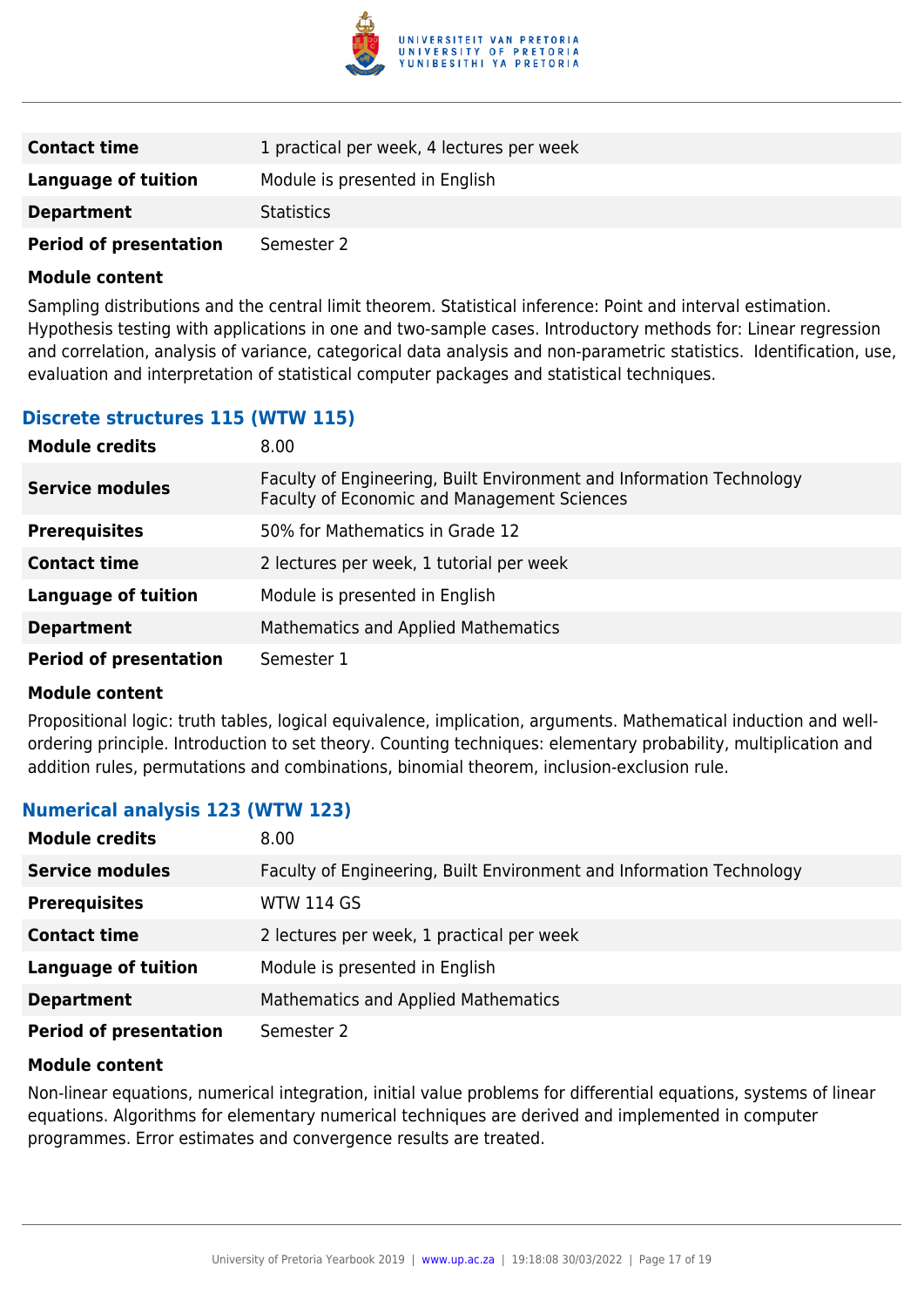

### **Mathematics 124 (WTW 124)**

| <b>Module credits</b>         | 16.00                                                                                                                                                     |  |
|-------------------------------|-----------------------------------------------------------------------------------------------------------------------------------------------------------|--|
| <b>Service modules</b>        | Faculty of Engineering, Built Environment and Information Technology<br><b>Faculty of Education</b><br><b>Faculty of Economic and Management Sciences</b> |  |
| <b>Prerequisites</b>          | <b>WTW 114</b>                                                                                                                                            |  |
| <b>Contact time</b>           | 1 tutorial per week, 4 lectures per week                                                                                                                  |  |
| <b>Language of tuition</b>    | Module is presented in English                                                                                                                            |  |
| <b>Department</b>             | <b>Mathematics and Applied Mathematics</b>                                                                                                                |  |
| <b>Period of presentation</b> | Semester 2                                                                                                                                                |  |

#### **Module content**

\*Students will not be credited for more than one of the following modules for their degree: WTW 124, WTW 146, WTW 148 and WTW 164. This module serves as preparation for students majoring in Mathematics (including all students who intend to enrol for WTW 218, WTW 211 and WTW 220).

The vector space Rn, vector algebra with applications to lines and planes, matrix algebra, systems of linear equations, determinants. Complex numbers and factorisation of polynomials. Integration techniques and applications of integration. The formal definition of a limit. The fundamental theorem of Calculus and applications. Vector functions, polar curves and quadratic curves.

# **Mathematical modelling 152 (WTW 152)**

| <b>Module credits</b>         | 8.00                                                                 |  |
|-------------------------------|----------------------------------------------------------------------|--|
| <b>Service modules</b>        | Faculty of Engineering, Built Environment and Information Technology |  |
| <b>Prerequisites</b>          | 50% for Mathematics in Grade 12                                      |  |
| <b>Contact time</b>           | 1 practical per week, 2 lectures per week                            |  |
| <b>Language of tuition</b>    | Module is presented in English                                       |  |
| <b>Department</b>             | <b>Mathematics and Applied Mathematics</b>                           |  |
| <b>Period of presentation</b> | Semester 1                                                           |  |

#### **Module content**

The module serves as an introduction to computer programming as used in science. Modelling of dynamical processes using difference equations; curve fitting and linear programming are studied. Applications are drawn from real-life situations in, among others, finance, economics and ecology.

#### **Dynamical processes 162 (WTW 162)**

| <b>Module credits</b>  | 8.00                                                                 |  |
|------------------------|----------------------------------------------------------------------|--|
| <b>Service modules</b> | Faculty of Engineering, Built Environment and Information Technology |  |
| <b>Prerequisites</b>   | <b>WTW 114 GS</b>                                                    |  |
| <b>Contact time</b>    | 1 tutorial per week, 2 lectures per week                             |  |